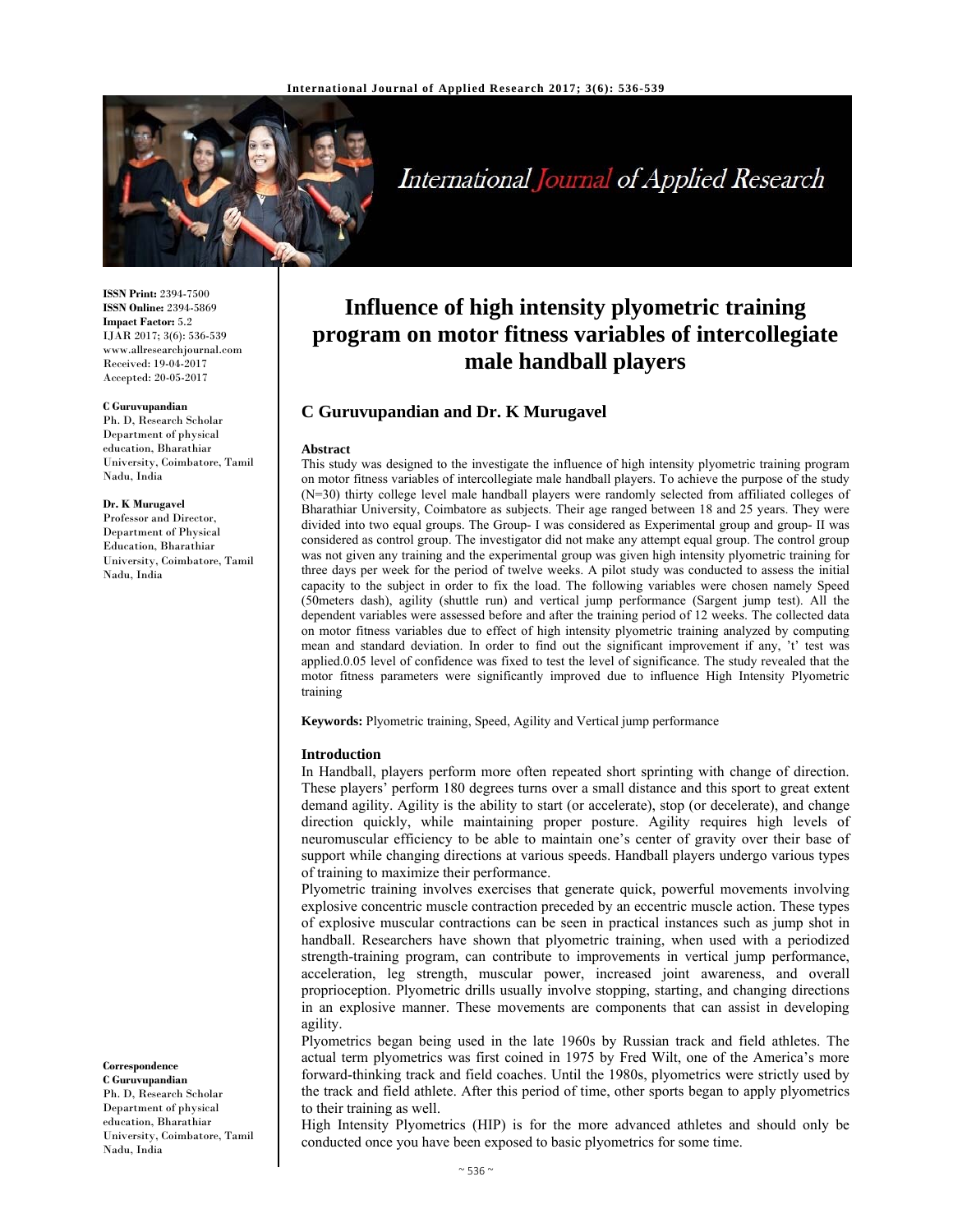It is a well-known fact that huge amounts of forces are placed on the joints, muscles and bone structure with plyometrics and even more so with HIP.

#### **Reason for the study**

Explosiveness is a vital part of an athlete's fitness. Handball players cannot ignore this in parameter their training schedule because handball is multi dimensional game. The handball players' performance short spiriting with change of direction. And to execute the jump shot high, the leg explosive power players a vital role, without Explosiveness the shot will not be successful one. Therefore we have selected the above variables in this investigation.

The hypothesis argued in this study is that intercollegiate male handball players can significantly improve the parameters of speed, agility and vertical jump performance by combining technical and tactical sessions with a high intensity plyometric training program over a consecutive 12 weeks period. Therefore, the object of this study was to investigate the changes in the parameters produced during 12 weeks of plyometric training in thirty intercollegiate male handball players.

affiliated colleges of Bharathiar University, Coimbatore. The subjects were randomly assigned into two equal groups namely high intensity plyometric training group (N=15) and control group  $(N=15)$ . A pilot study was conducted to assess the initial capacity to the subject in order to fix the load. The high intensity plyometric training was given to the experimental group for 3 days per week (alternate days) for a period of twelve weeks. The control group was not given any sort training except their routine.

### **Training programme**

The training programme was lasted for 45 minutes for session in a day, 3 days, in a week for a period of 12 weeks duration. These 45 minutes included 5 minutes warm up, 15 minutes of conditioning, high intensity plyometric training for 20 minutes and 5 minutes warm down. The volume of plyometric training is prescribed based on the number of sets and repetitions. The training volume ranged from 90 to140 foot contact per session while the intensity of exercise for 10 weeks before tapering off during  $11<sup>th</sup>$  and 12 weeks as recommended by Piper and Erdmann (1998) [14]. The plyometric exercise are classified into low, medium and high intensity based on the difficulty in performing (Ebben, 2007). The intensity of training was tapered, so that fatigue would not be a factor during post testing.

### **Methods**

# **Experimental approach to the problem**

In order to address the hypothesis presented here in, we selected (N=30) intercollegiate male handball players from

| <b>Training week</b>       | <b>Volume (Foot contacts)</b> | <b>Drills</b>                   | $Sets \times Reps$ | <b>Intensity &amp; Rest</b>           |  |  |
|----------------------------|-------------------------------|---------------------------------|--------------------|---------------------------------------|--|--|
| I & II                     | 90                            | Single leg bounding             | $5\times 6$        |                                       |  |  |
|                            |                               | Lateral jump single leg         | $2 \times 15$      | High $& Two minutes between the sets$ |  |  |
|                            |                               | Split pike jump                 | $2 \times 15$      |                                       |  |  |
| III & IV                   | 120                           | Single leg bounding             | $2 \times 15$      |                                       |  |  |
|                            |                               | Lateral jump single leg         | $5\times6$         | High $& Two minutes between the sets$ |  |  |
|                            |                               | Split pike jump                 | $2 \times 15$      |                                       |  |  |
|                            |                               | Double leg vertical power jump  | $5\times6$         |                                       |  |  |
| V & VI                     | 120                           | Single leg bounding             | $2 \times 12$      |                                       |  |  |
|                            |                               | Lateral jump single leg         | $4\times6$         |                                       |  |  |
|                            |                               | Single leg vertical barrier hop | $2 \times 12$      | High $& Two minutes between the sets$ |  |  |
|                            |                               | Split pike jump                 | $3\times8$         |                                       |  |  |
|                            |                               | Lateral jump over barrier       | $2 \times 12$      |                                       |  |  |
| VII<br>$\&$<br><b>VIII</b> | 140                           | Lateral jump single leg         | $4 \times 8$       |                                       |  |  |
|                            |                               | Single leg bounding             | $4\times8$         | High $&$ Two minutes between the sets |  |  |
|                            |                               | Straight pike jump              | $2 \times 12$      |                                       |  |  |
|                            |                               | Single leg tuck jump            | $4\times7$         |                                       |  |  |
|                            |                               | Single leg speed jump           | $4\times6$         |                                       |  |  |
|                            | 140                           | Lateral jump single leg         | $2\times7$         |                                       |  |  |
|                            |                               | Single leg bounding             | $4\times7$         |                                       |  |  |
| IX & X                     |                               | Single leg tuck jump            | $4\times7$         | High $& Two minutes between the sets$ |  |  |
|                            |                               | Single leg speed jump           | $4\times7$         |                                       |  |  |
|                            |                               | Box jump 18"                    | $4\times7$         |                                       |  |  |
|                            |                               | Depth jump landing              | $2\times7$         |                                       |  |  |
| XI<br>$\&$<br>XII          | 120                           | Single leg bounding             | $2 \times 12$      |                                       |  |  |
|                            |                               | Double leg vertical power jump  | $2 \times 12$      |                                       |  |  |
|                            |                               | Box jump 18"                    | $4\times6$         | High $& Two minutes between the sets$ |  |  |
|                            |                               | Lateral bound single leg        | $3\times8$         |                                       |  |  |
|                            |                               | Depth jump landing              | $4\times6$         |                                       |  |  |

### **Statistical analysis**

The collected data before and after training period of 12 weeks on the above said variables due to the influence of high intensity plyometric training was statistically analyzed

with 't' test to find out the significant improvement between pre and post test. In all cases the criterion for statistical significance was set at 0.05 level of confidence.  $(P < 0.05)$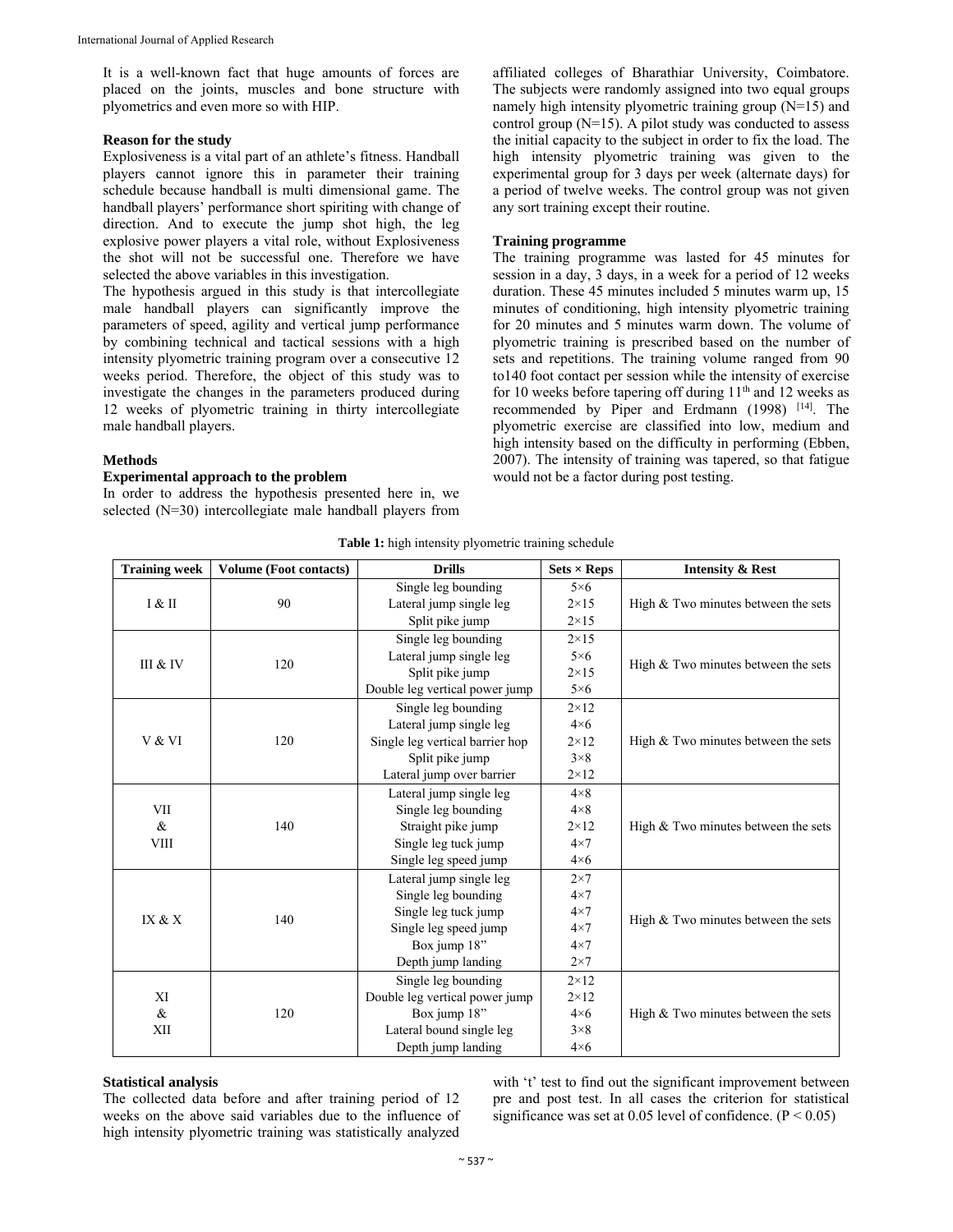| Group                 | <b>Variables</b>        |           | <b>Mean</b> | N  | <b>Std. Deviation</b> | <b>Std. Error Mean</b> | 't' ratio |
|-----------------------|-------------------------|-----------|-------------|----|-----------------------|------------------------|-----------|
| Experimental<br>Group | <b>Speed</b>            | Pre test  | 8.09        | 15 | 1.58                  | 0.28                   | $3.44*$   |
|                       |                         | Post test | 7.14        | 15 | 0.74                  |                        |           |
|                       | <b>Agility</b>          | Pre test  | 11.22       | 15 | 1.53                  | 0.28                   | $3.57*$   |
|                       |                         | Post test | 10.20       | 15 | 0.69                  |                        |           |
|                       | <b>Vertical</b><br>jump | Pre test  | 0.46        | 15 | 0.06                  | 0.001                  | $14.16*$  |
|                       |                         | Post test | 0.53        | 15 | 0.06                  |                        |           |
| group<br>Control      | <b>Speed</b>            | Pre test  | 7.25        | 15 | 0.64                  | 0.16                   | 1.54      |
|                       |                         | Post test | 7.50        | 15 | 0.59                  |                        |           |
|                       | <b>Agility</b>          | Pre test  | 10.31       | 15 | 0.74                  | 0.23                   | 0.05      |
|                       |                         | Post test | 10.30       | 15 | 0.59                  |                        |           |
|                       | <b>Vertical</b>         | Pre test  | 0.48        | 15 | 0.04                  | 0.01                   | 1.82      |
|                       | jump                    | Post test | 0.49        | 15 | 0.04                  |                        |           |

Table 2: computation of t' ratio on selected motor fitness variables of inter collegiate male handball players on experimental group and control group, (Scores in numbers)

\*Significant at 0.05 level of confidence 1and 14 (2.14)

Table II reveals the computation of mean, standard deviation and 't' ratio on selected motor fitness parameters namely speed, agility and vertical jump performance of experimental group. The obtained 't' ratio on speed, agility and vertical jump performance were 3.44, 3.57 and 14.16 respectively. The required table value was 2.14 for the degrees of freedom 1and 14 at the 0.05 level of significance. Since the obtained 't' values were greater than the table value it was found to be statistically significant.

Further the computation of mean, standard deviation and't' ratio on selected motor fitness parameters namely speed, agility and vertical jump performance of control group. The obtained 't' ratio on speed, agility and vertical jump were 1.54, 0.05 and 1.82 respectively. The required table value was 2.14 for the degrees of freedom 1and 14 at the 0.05 level of significance. Since the obtained 't' values were lesser than the table value, it was found to be statistically not significant.



Fig 1: Bar diagram showing the mean value on selected motor fitness variables of inter collegiate male handball players on experimental group and control group

## **Discussion on findings**

The present study experimented the investigated influence of high intensity plyometric training program on motor fitness variables of intercollegiate male handball players. The results of this study indicated that plyometric training improved speed, agility and vertical jump performance. The findings of the present study had similarity with the findings of the investigators referred in this study. Balasubranaian *et al.,* (2014) [1] Effects of speed agility quickness training and plyometric training on significantly improved due to the speed agility for men Kabaddi players. Chandrasekaran *et al.,* (2015) [8] effect of plyometric training on significantly improved the speed, agility and explosive power among college volleyball players. Devaraju. K (2014) [2] plyometric training on significant improved the selected physical fitness variables muscular endurance and speed of ball badminton players. Eskandar *et al.,* (2014) [4] Plyometric and resistance training exercises increase agility and explosive power and reduce sprint time in football players and coaches for improving speed and performance skill. Gunnar Elling Mathisen  $(2014)$  <sup>[5]</sup> Effect of high-speed and plyometric training significant improved in both agility and in linear sprint performance in adolescent male soccer players. Hamdy Kassem Shallaby (2010)<sup>[6]</sup> the effect of plyometric exercises on significantly improved due to the vertical jump skillful performance of basketball players. Jayabal *et al.,* (2013) [18] Plyometric training with yogic practices significant improved on agility adolescent boys John *et al.,* (2009) [7] comparative analysis of plyometric training program and dynamic stretching on significantly improved due to the vertical jump and agility in male collegiate basketball players. effects of 8-week plyometric and strength training programs on significantly improved the Sprint, Agility, and Explosive Power elite kabaddi players.